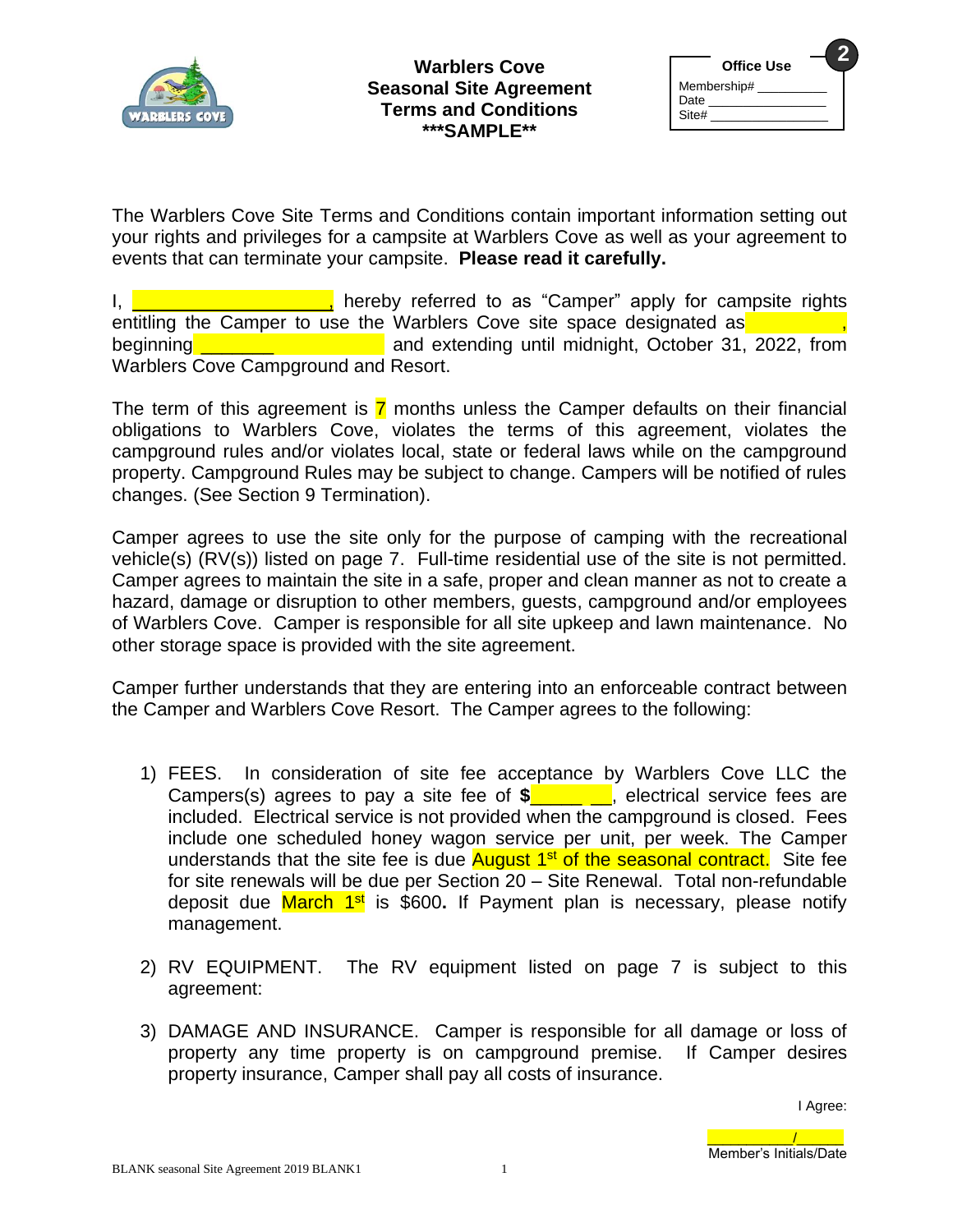

| <b>Office Use</b>            |  |
|------------------------------|--|
| Membership#<br>Date<br>Site# |  |

- 4) NO TRANSFERS. This Agreement is solely between the named Camper and the Warblers Cove Resort. The Camper may not transfer this Agreement to any other person or persons, or assign the Camper's obligations to any other person. The sale or repossession of a Unit shall result in Early Termination, and removal of the Unit unless the Campground agrees, in its sole discretion, to enter into a new agreement with a new camper.
- 5) SALE RESTRICTIONS. Warblers Cove reserves the right to offer the Site for sale without restrictions. Warblers Cove shall give prior notice to the Camper. Any conveyance of the Site shall be subject to this agreement unless otherwise terminated.
- 6) INDEMNITY AND HOLD HARMLESS. Camper agrees to operate the RV and other recreational equipment including but not limited to fifth wheels, campers, vehicles, boats, and trailers safely. Camper shall be legally and financially responsible and liable for any personal injury including death and/or property damage resulting from the operation of RV's and other recreational equipment, whether or not owned by Camper, and whether operated by Camper, Camper's agent, guest, invitee, or family member. Camper shall indemnify and hold Warblers Cove harmless from and against any and all liabilities, claims and damages, direct or indirect, of every kind and character arising out of or as a result from such operation of any RV and other recreational equipment. Camper agrees that in an emergency situation (where damage to person or property is threatened), Warblers Cove, or a designated agent, shall have the right (but not the obligation) to enter the Site and move Camper's RV and other recreational equipment to a location less threatening or threatened, all of which shall be at the sole risk of the Camper, and further agrees to indemnify and hold Warblers Cove, or a designated agent, harmless from and against damage, direct or indirect, resulting therefrom.

Camper agrees any requests to have Warblers Cove move Camper's recreational equipment including RV's, fifth wheels, campers, vehicles, boats, trailers, and other recreational equipment will be done solely at the Camper's own risk. Camper agrees Warblers Cove Resort LLC, and its owners, employees and agents, shall not be responsible for any claims, liabilities, losses and damages due to injury or to death of any person or animal, and damage to or loss of any property arising out of or related to any of the moves. Camper assumes full responsibility for any and all injuries, death, property damage and loss, of any kind, third party or otherwise, which may occur in or related to any of the moves. Camper hereby fully and forever releases, discharges and holds harmless Warblers Cove LLC, all associated facilities and its owners, employees and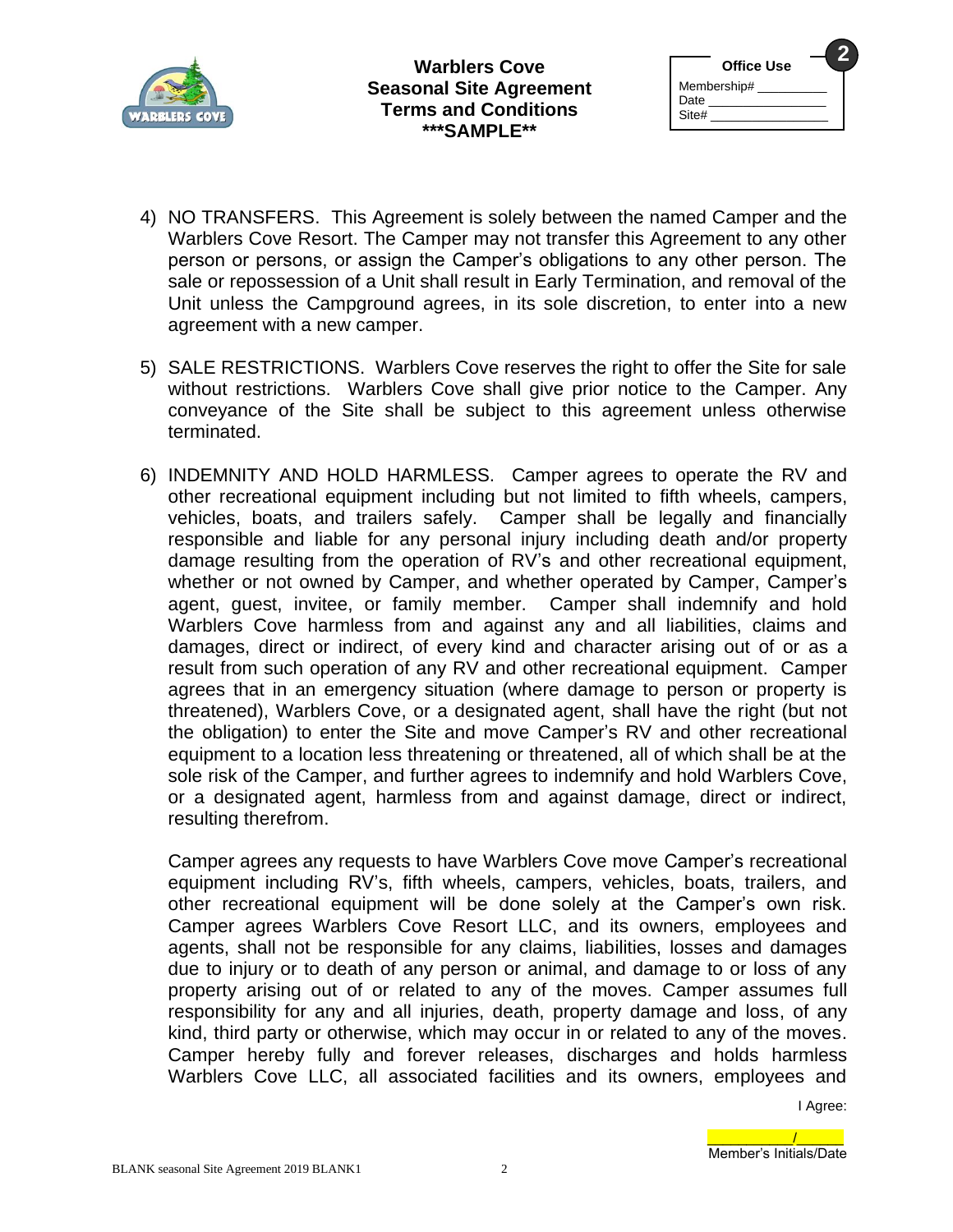

| <b>Office Use</b>            |  |
|------------------------------|--|
| Membership#<br>Date<br>Site# |  |

agents from any and all claims, demands, damages, rights of action, present or future, third party or otherwise resulting from or arising out of any moves.

- 7) CAMPER'S RISK. Camper acknowledges that the use of the facilities is at Camper's sole risk and that Warblers Cove shall not be liable for the Camper's RV or any of Camper's personal property therein.
- 8) ELECTRICAL SERVICE. Camper shall be responsible for obtaining, maintaining, and paying the cost of all utility services separately metered or billed to the Site. Warblers Cove has the right to unplug and/or disconnect electrical service should Camper not pay for said service. Camper understands 30 AMP interruptible electrical service is available, only. Weather, system demand, operations and/or other events may occur which can disrupt electrical service. During these events Camper understands they may need to limit their electrical consumption, use their own propane supply for HVAC and refrigeration and/or camp without electrical services. Camper agrees they will not use 50 Amp devices, electrify out-buildings, and/or use continuous vehicle battery re-chargers. See paragraph 15) ELECTRICAL APPLIANCES for allowed appliances.
- 9) TERMINATION. (a) On Expiration: This agreement terminates on the expiration date. (b) Non-Payment. If a Camper fails to pay fees, and/or other fees incurred by the Camper for site maintenance to Warblers Cove within 15 days of the payment due date, Warblers Cove may terminate this Agreement. Warblers Cove shall provide a written notice by regular mail to the address provided in this Agreement for notice. (c) Early termination. Warblers Cove may determine, for any reason at sole discretion, that it is necessary for the Camper to leave the premises of the Warblers Cove prior to the scheduled end of the Season. This is not limited to the camper's violation of Warblers Cove Campground Rules, and/or the violation of state law and regulations while using Warblers Cove campground. Termination takes place upon the sending of written notice of such termination by Warblers Cove to the Camper at the address as it appears on membership rolls maintained by Warblers Cove. The management of Warblers Cove reserves the right to terminate or suspend the site contract as set forth above. Camper may terminate the contract upon payment of all financial obligations. Termination at will must take place in writing forwarded to the Warblers Cove office 5127 Aurelius Rd., Ste A, Lansing, MI 48911.
- 10)RV Removal. If Camper fails to remove Camper's RV and other personal property from the site upon termination, for any reason, of this contract, Warblers Cove may a) charge Camper a daily pro-rated fee; b) relocate the Camper's property; c) take possession of the property; and/or d) pursue any legal remedies. If Warblers Cove, at their sole discretion, relocates Camper's property into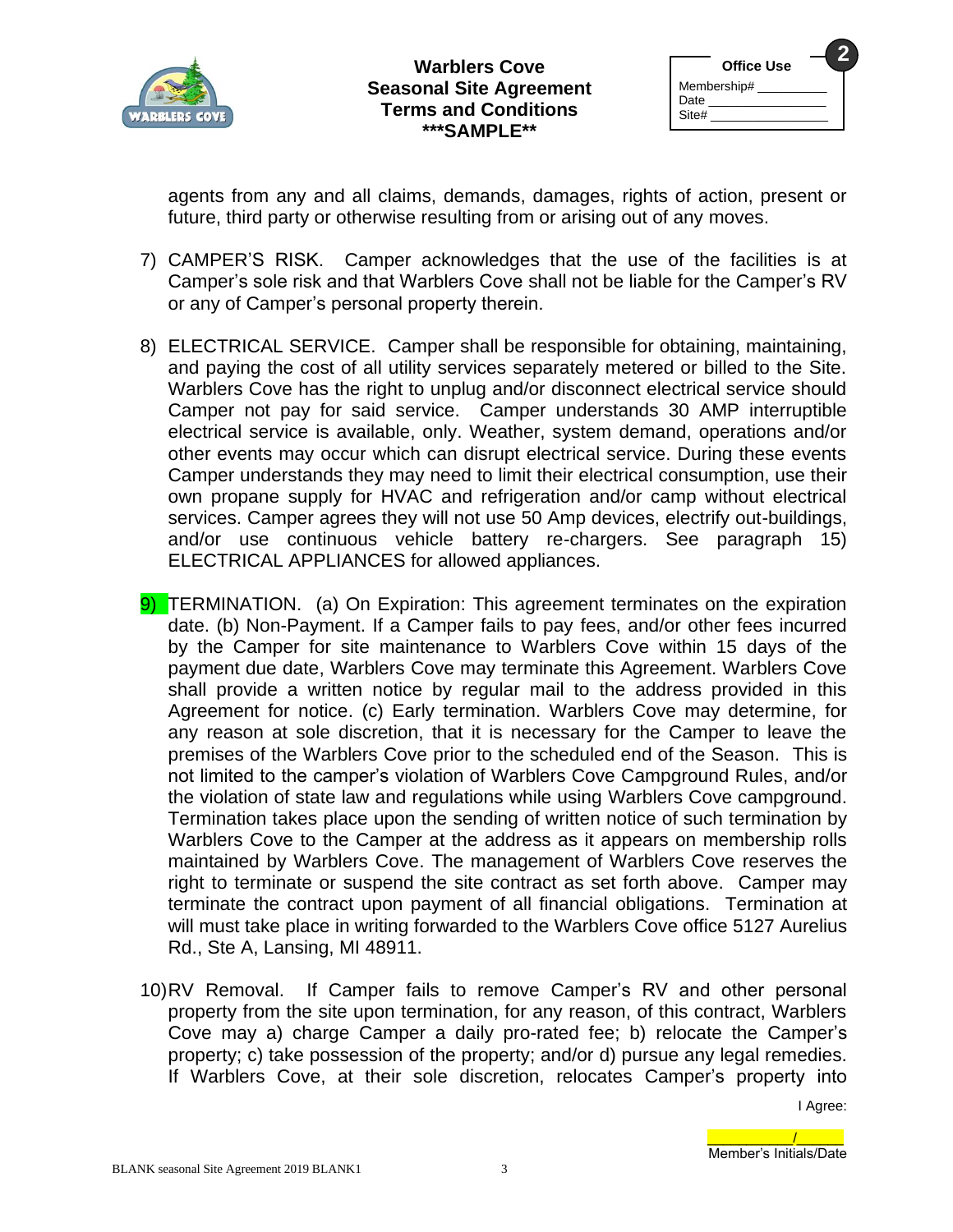

| <b>Office Use</b>            |  |
|------------------------------|--|
| Membership#<br>Date<br>Site# |  |
|                              |  |

campground storage, Camper shall be assessed applicable moving charges, storage fees and other fees as applicable. Warblers Cove reserves the right to consider property abandoned if it is left on Warblers Cove property more than 30 days after termination of this agreement. Warblers Cove, at its option, may dispose of the abandoned property at the Camper's expense. Warblers Cove is not liable to the Camper or any other person for the loss of property deemed abandoned.

- 11)SITE SELECTION. Sites are selected on a "first come, first served basis" as paid and available.
- 12)LENGTH OF STAY. No minimal number of visits or maximum number days of stay apply to campsites, as long as Warblers Cove is not your permanent residence. Overnight camping is not available when the campground is closed for the season. Camper may leave their RV unit on the campsite during these months if renewal for next season.
- 13)SITE APPEARANCE AND MAINTENANCE. Camper agrees that no permanent changes can be made to the campsite, including, yet not limited to a) removal of any trees, shrubs or bushes, b) planting of any large garden plots, c) erecting of any buildings, monuments, and structures other than those designated as sheds or decks, defined in paragraph 14, d) having no more than one face cord (2' X 4' X 8') of fire wood, boats, extra vehicles (beyond 2), additional RV's and/or storage of camping units, e) or any other item that is not naturally occurring or at the sole discretion of Warblers Cove, not permitted on campsites including tires, items in disrepair or trash. Camper may wash unit on site 2 times per year, either on camp specified wash days or by notifying Warblers Cove Customer Service of another preferred time.
- 14)SHEDS AND DECKING. One shed per site is permitted according to the following guidelines, a) shed design is pre-approved by Warblers Cove management, b) sheds are no closer than 10' from the nearest adjacent unit, c) can be quickly and easily removed, sheds may not be on permanent foundations or slabs, d) size regulations are 80 sq. ft. maximum, 8' X 10', with a maximum height of 8' from peak of the roof to the ground, e) at no time is power permitted in the sheds for any reason, f) no power or extension cords may be running to the sheds.

One deck per unit is permitted per site as follows: a) decking design is preapproved by Warblers Cove management, b) decking is temporary, easily removable and/or not an affixed permanent foundation, c) may be up to 8' wide and no longer than the awning on the RV or approved length for the trailer size.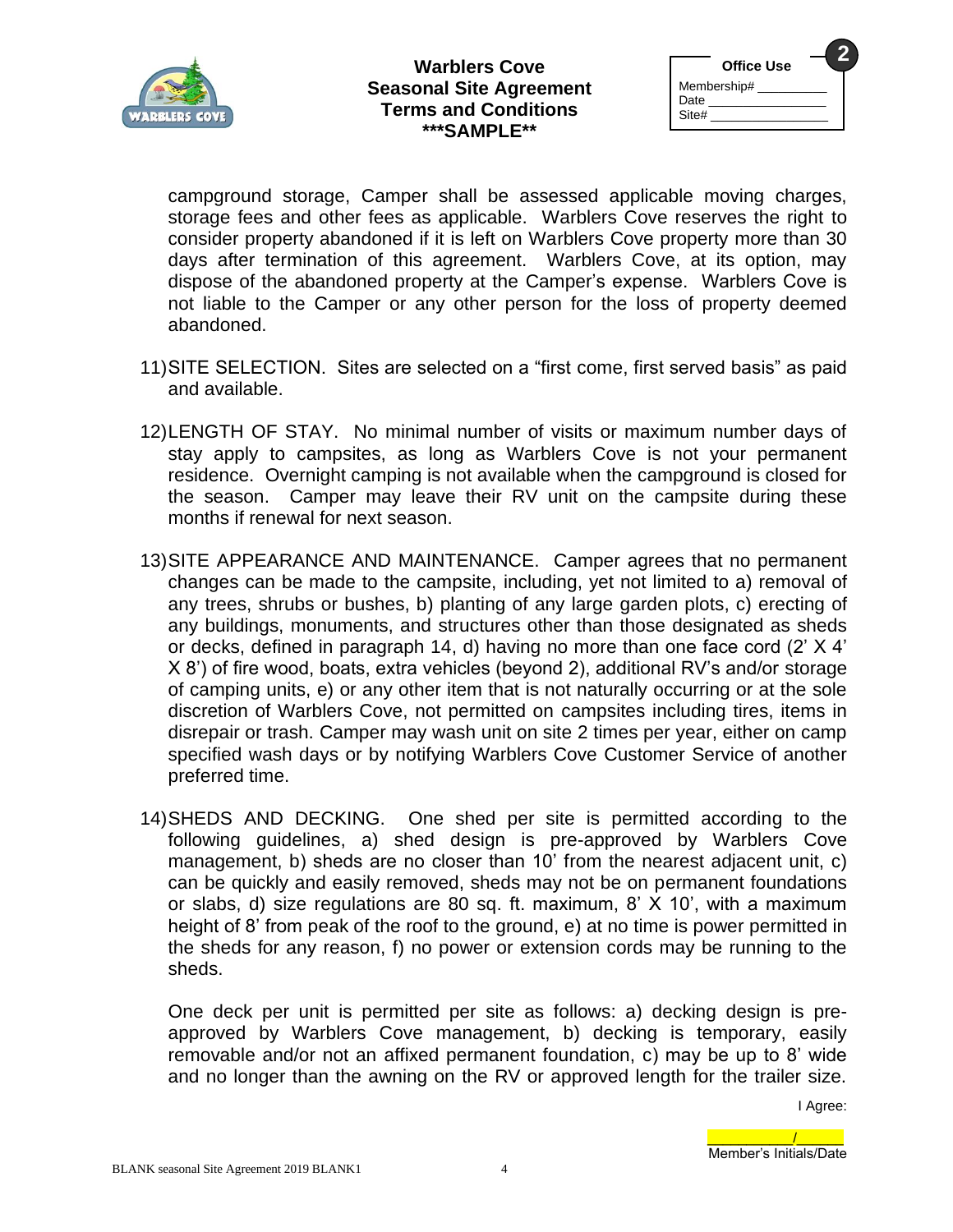

| <b>Office Use</b>            |  |
|------------------------------|--|
| Membership#<br>Date<br>Site# |  |

Camper agrees to maintain sheds and decks in a presentable and repaired manner. Warblers Cove reserves the right to request the Camper to maintain and/or repair sheds and/or decks in need of repair. Notification will be provided in writing and Camper agrees to complete said repairs within 30 days of notification.

15)ELECTRICAL APPLIANCES. Camper acknowledges that the electrical service provided to their site is designed to support the electrical appliances that are traditionally included in a RV recreation unit. Additional electrical appliances are not allowed on the campsites including, free standing electrical heaters, additional electrical freezers or refrigerators, free standing spot/flood lights, electrical generators, outdoor decorative lighting greater than two strands of 100 bulbs per strand.

Camper agrees site pedestal electrical boxes are designed only to plug in their RV unit. Site pedestal electrical boxes may not be used for any other purpose.

Outdoor lights must meet the above ground requirements established by state and local codes. Lights shall not be disruptive to other sites, and may only hang from awnings, trailers or clotheslines. Light strands are not allowed to be hung from trees or bushes.

- 16)SITE BOUNDARIES. Camper will vacate 2 ½ feet off the rear of each site for maintenance and fire safety access.
- 17)PROPERTY TAXES. Camper is responsible for payment of all RV, shed, deck, vehicle or taxes for property owned by the Camper.
- 18)GRASS CUTTING. Camper agrees to keep the site grass mowed and trimmed. Camper further agrees that if grass length becomes 6 inches or greater, Warblers Cove, at their discretion, may mow and trim the Camper's site and bill the Camper the appropriate hourly charges for this service. Camper agrees to pay these charges within 30 days of services rendered and billed to the Camper.
- 19)SEWER AND GRAY WATER DISPOSAL. Camper agrees that all sewer and gray water must be emptied into designated covered holding tanks only. State regulations do not allow the dumping of sewer or gray water onto the ground. Self contained vehicle waste holding tanks, when parked on site, must have the outlet plugged, except when connected to a designated sewer outlet or when using the campground dump station. If Warblers Cove is cited because of Camper's violation of this rule, Camper agrees their site contract will be automatically terminated.

I Agree:

\_\_\_\_\_\_\_\_\_\_\_/\_\_\_\_\_\_ Member's Initials/Date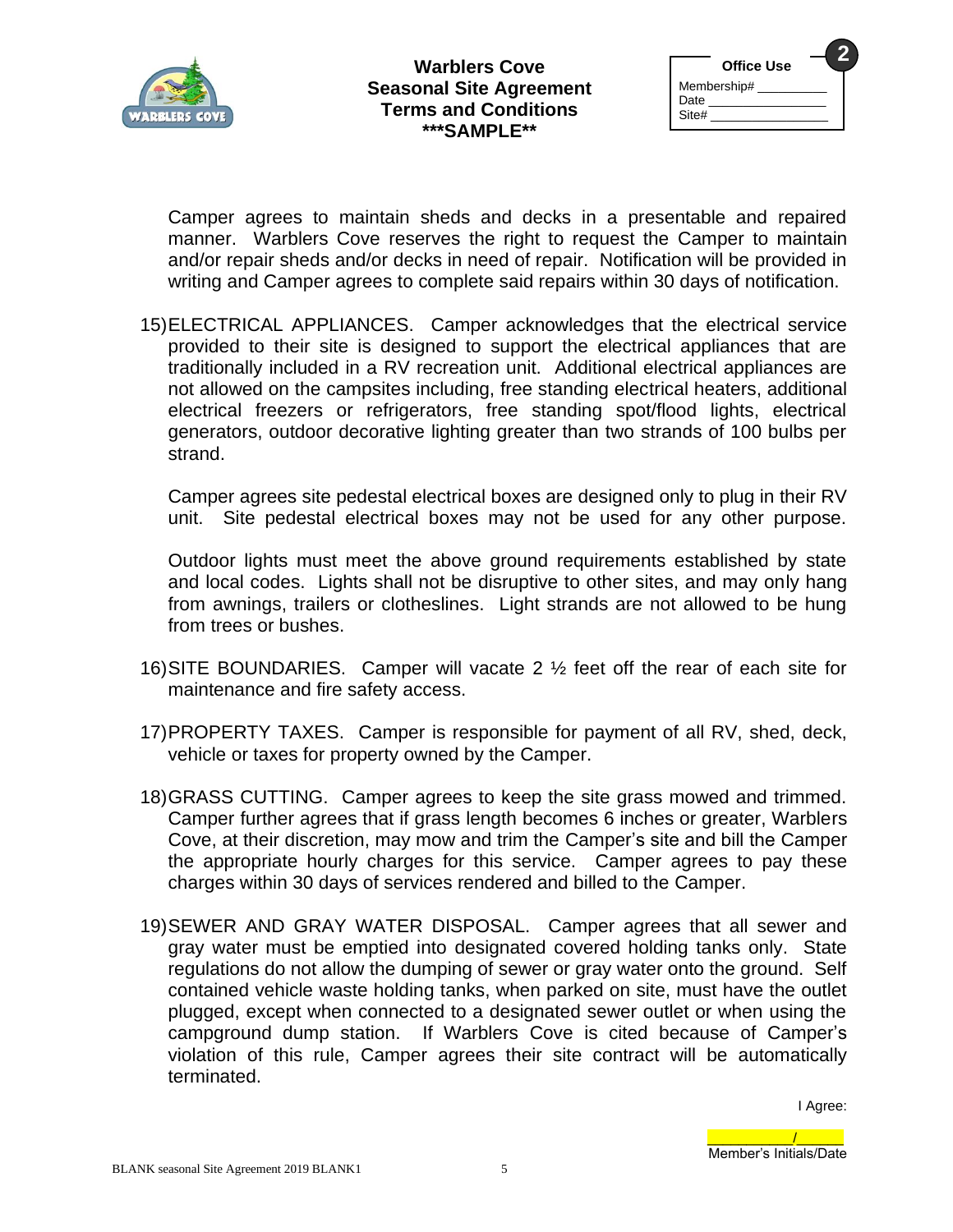

| <b>Office Use</b>            |  |
|------------------------------|--|
| Membership#<br>Date<br>Site# |  |

- 20)SITE RENEWAL. Warblers Cove will send a Site Fee Agreement Renewal Notice and invoice to Camper approximately thirty (30) days before the agreement expiration date. Camper renewal will be per the terms, conditions and site fee rates of this agreement unless otherwise modified by the Warblers Cove LLC's terms, conditions and rates in effect at the time of renewal. Changes will be provided in a written attachment to the Site Fee Agreement Renewal Notice. **IF YOU FAIL TO PAY WITHIN 30 DAYS FROM THE DATE OF YOUR INVOICE, YOUR FAILURE TO PAY WILL BE DEEMED TO BE AUTHORITY FOR WARBLERS COVE TO REMOVE YOUR EQUIPMENT FROM THE CAMPSITE TO STORAGE AND TO TERMINATE THIS AGREEMENT PER SECTION 9 - TERMINATION.** Camper remains responsible for all damages or losses of property during the removal of Camper's property from the campsite to storage, and at all times while on Warblers Cove property.
- **21)WAIVER OF WARRANTIES/LIMITATION OF LIABILITY. THERE ARE NO WARRANTIES, EITHER EXPRESSED OR IMPLIED, INCLUDING THE IMPLIED WARRANTIES OF MERCHANTABILITY AND FITNESS FOR USE WHICH EXTEND BEYOND THE DESCRIPTION ON THE FACE HEREOF. WARBLERS COVE EXPRESSLY DISCLAIMS ANY AND ALL SUCH WARRANTIES. WARBLERS COVE'S LIABILITY FOR DAMAGE, REGARDLESS OF THE FORM OF ACTION, SHALL NOT EXCEED THE AMOUNTS PAID FOR THE MEMBERSHIP TO WARBLERS COVE BY THE MEMBER PURSUANT TO THIS CONTRACT.**
- 22)**VENUE AND CONTROLLING LAW.** If any legal condition arises, Camper agrees the county and state of venue is Ingham County, Michigan. **BY SIGNING THIS AGREEMENT, MEMBER SPECIFICALLY CONSENTS TO THIS VENUE PROVISION.** This agreement shall be governed and controlled in all aspects in all aspects by the laws of the State of Michigan, including as the interpretation, enforceability, validity and construction.
- 23)SEVERABILITY. Whenever possible, each provision of this Agreement shall be interpreted in such a way as to be valid and effective under applicable law. If a provision is prohibited or invalid under applicable law, it shall be ineffective only to the extent of such prohibition or invalidity, without invalidating the remainder of such provision or the remaining provisions of this Agreement.
- 24) INTEGRATION. This Agreement constitutes the entire understanding between the parties with respect to the subject matter of this Agreement and supercedes any prior discussions, negotiations, agreements or understandings.

I Agree:

\_\_\_\_\_\_\_\_\_\_\_/\_\_\_\_\_\_ Member's Initials/Date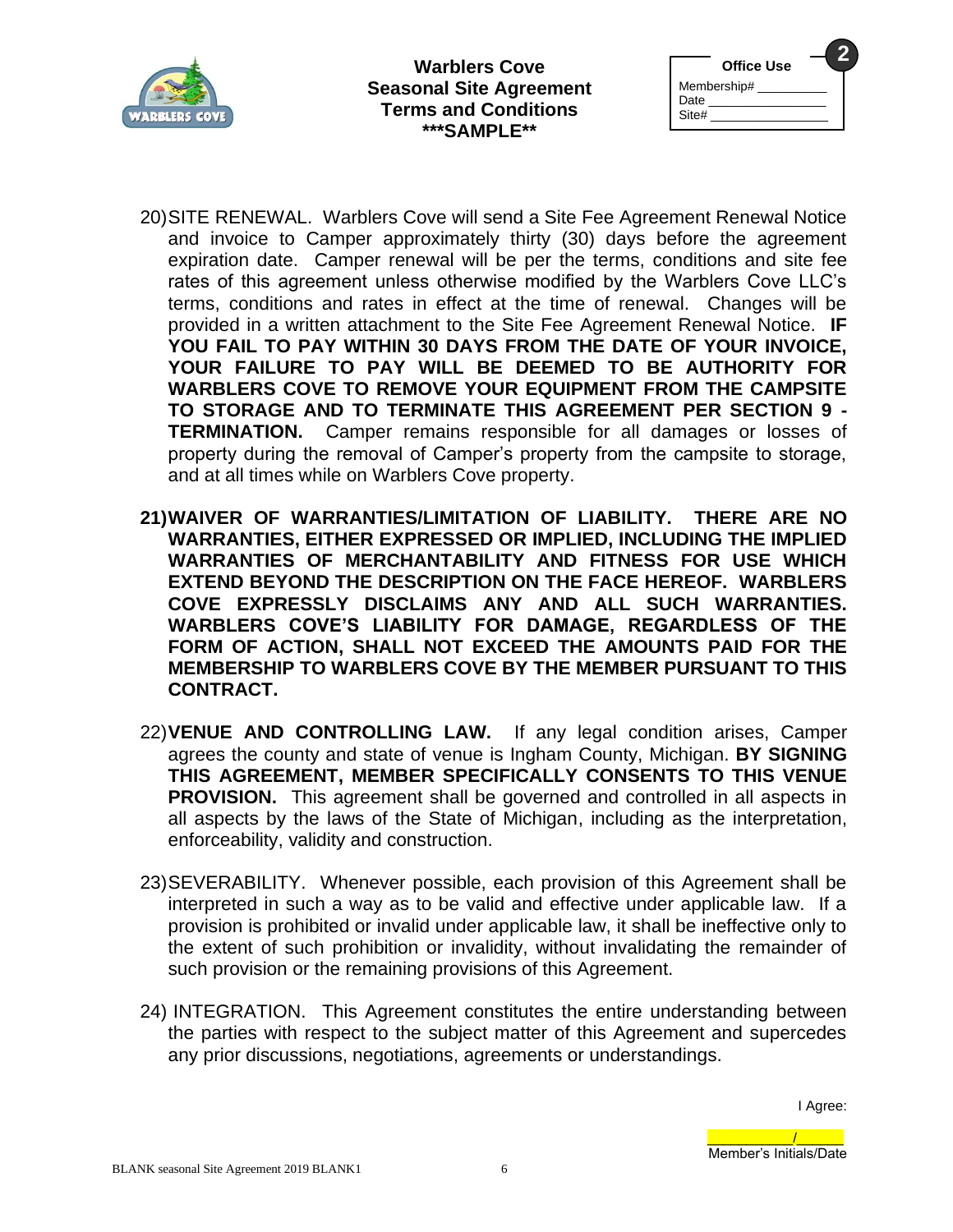

| <b>Office Use</b>            |  |
|------------------------------|--|
| Membership#<br>Date<br>Site# |  |

- 25) WAIVER. Warblers Cove's failure to exercise a right or remedy, or Warblers Cove's acceptance of a partial or delinquent payment shall not operate as a waiver of any of Warblers Cove's rights or member's obligations under this Agreement and shall not constitute a waiver of Warblers Cove's rights to declare an immediate or subsequent default.
- 26) BACKGROUND CHECK. Warblers Cove holds the right to have a criminal background check on the camper. Warblers Cove is committed to keeping a safe and family friendly campground.